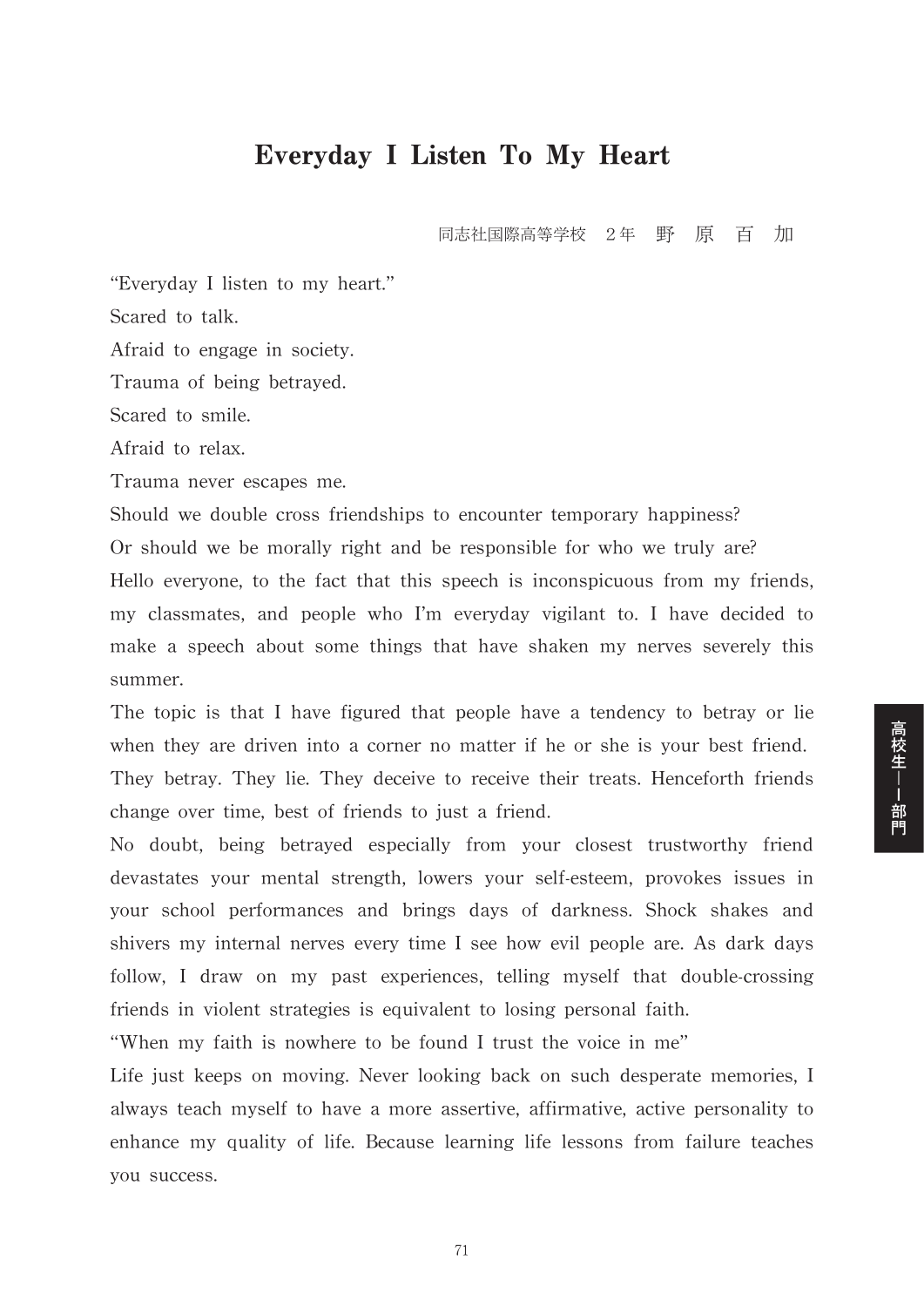I became strong enough to surmount in these situations until this summer. This summer, I was given an assignment to read a Japanese novel called Kokoro for Japanese classes. The gist of the novel was about the concerns I have been struggling with for the past few years. Assignments required us to write Reflections and answer questions for this novel which in turn has given me a chance to put on and reflect on my life, enabling me to understand people's emotions from different perspectives. Throughout this novel, the betrayer or the main character in this novel have remorse for the rest of his remaining life, feeling such apologies for his best trustworthy friend.

Never knowing that I was ever hurt from being betrayed, I suddenly lost myself by reading kokoro, and came to a halt.

"Sometimes life moves in mysterious ways. And you don't know where it will end. It's a fight. No one can fill your place. And nothin's like you planned" Realizing all of a sudden that I was building emotional barriers for the last few years, screws on my mind broke haphazardly. Rigid burden wall inside of me collapsed all of a sudden.

I want to live in a quiet, desolate place. A place without wi-fi, a place without friends, no acquaintances and living like who I truly am. Escaping from this incomprehensible society is what I prefer.

Life is not easy.

"When the world is on your shoulder and you're looking for your way Everyday I listen to my heart"

All this reminiscence has led me to be scared to be myself, afraid to be betrayed and trauma created rigid barriers among friends.

"But when you call looking for an answer, just trust the voice in you"

I came to realize that I don't have to conceal myself. Never conceal yourself. Be who you are. Trust yourself.

"I trust the voice in me"

However, considering the knowledge to expand communications within society, such a question remains.

"Everyday I listen to my heart"

What is right and what is wrong.

I would now like to ask everyone to think about this question once again.